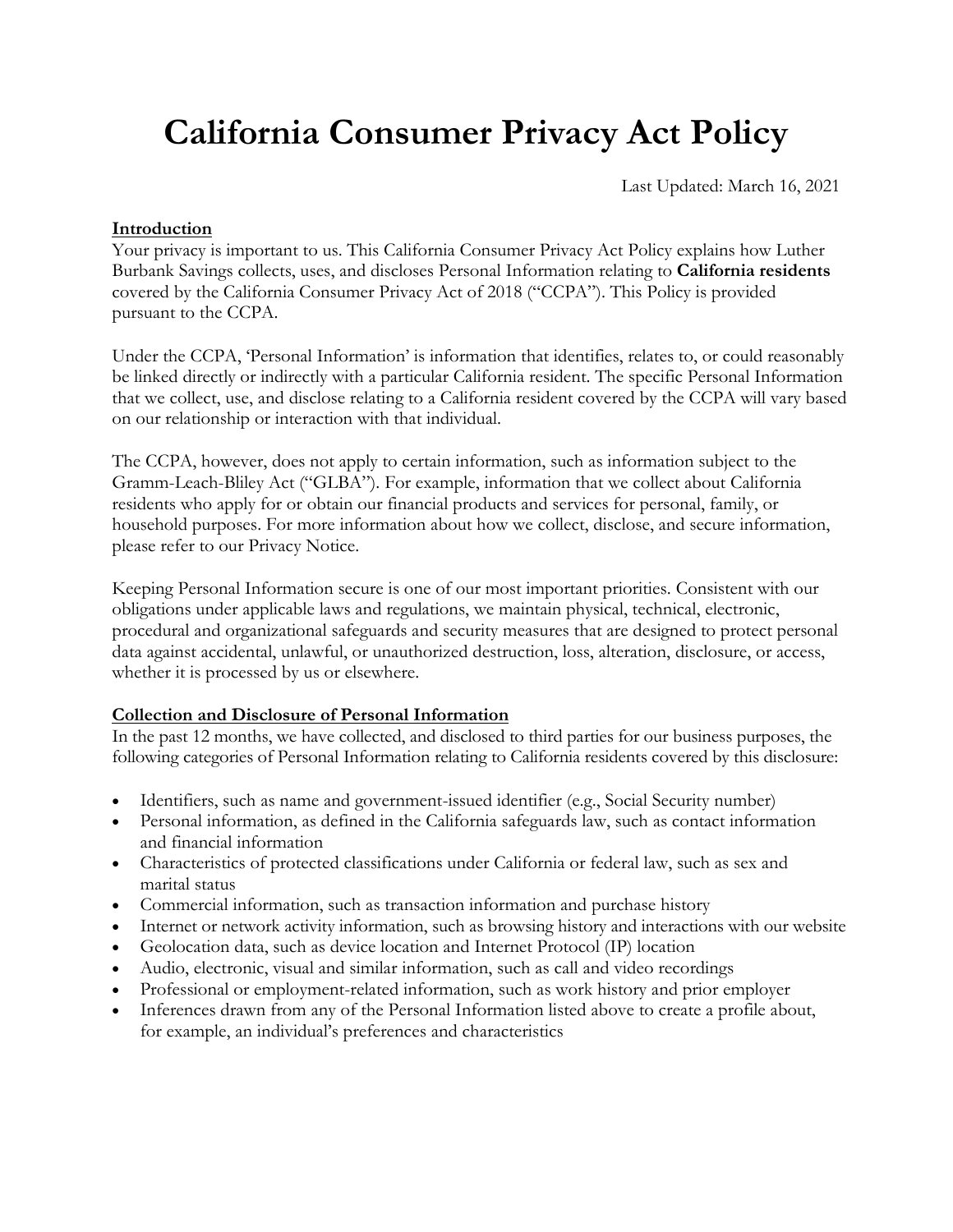The categories of sources from whom we collected this Personal Information are:

- Directly from you or an authorized agent or family member
- Service Providers and other third parties (e.g., credit bureaus or mortgage brokers)
- Directly and indirectly from activity on our Website, Mobile App, or Social Networks
- Government Agencies and other publically available sources

## **Use of Personal Information**

We may use or disclose the Personal Information we collect for one or more of the following business purposes:

- To provide you with information, products, loans or services that you request from us, including maintaining or servicing accounts, providing customer service, processing transactions, verifying customer identity, processing payments, or providing similar services
- Detecting security incidents, protecting against malicious, deceptive, fraudulent, or illegal activity, and prosecuting those responsible for that activity
- To maintain, improve, upgrade, or enhance our products and services
- To carry out our obligations and enforce our rights arising from any contracts entered into between you and us, including billing and collections
- Complying with laws and regulations and to comply with other legal process and law enforcement requirements (including any internal policy based on or reflecting legal or regulatory guidance, codes or opinions)

## **Sharing Personal Information**

The categories of third parties to whom we disclosed Personal Information for our business purposes described in this CCPA policy are:

- Vendors and Service Providers who provide services such as website hosting, data analysis, payment and transaction processing, check order fulfillment, customer service, email delivery, auditing, and marketing
- Third Parties who provide services such as online/mobile banking, banking infrastructure, data storage, outside legal counsel, tax advisors, notaries, appraisers, and others supporting the delivery of the bank's products and services to our customers and prospects

## **Sale of Personal Information**

In the past 12 months, Luther Burbank Savings has not "sold" Personal Information subject to the CCPA, including Personal Information of minors under the age of 16. For purposes of this CCPA Policy, "sold" means the disclosure of Personal Information to a third-party for monetary or other valuable consideration.

## **Rights under the CCPA**

If you are a California resident, you have the right to:

- 1. Request, twice in a 12 month period at no cost to you, that we disclose to you the personal information we have collected, used and disclosed about you during the past 12 months.
- 2. Request we delete certain Personal Information we collected from you, subject to certain exemptions; and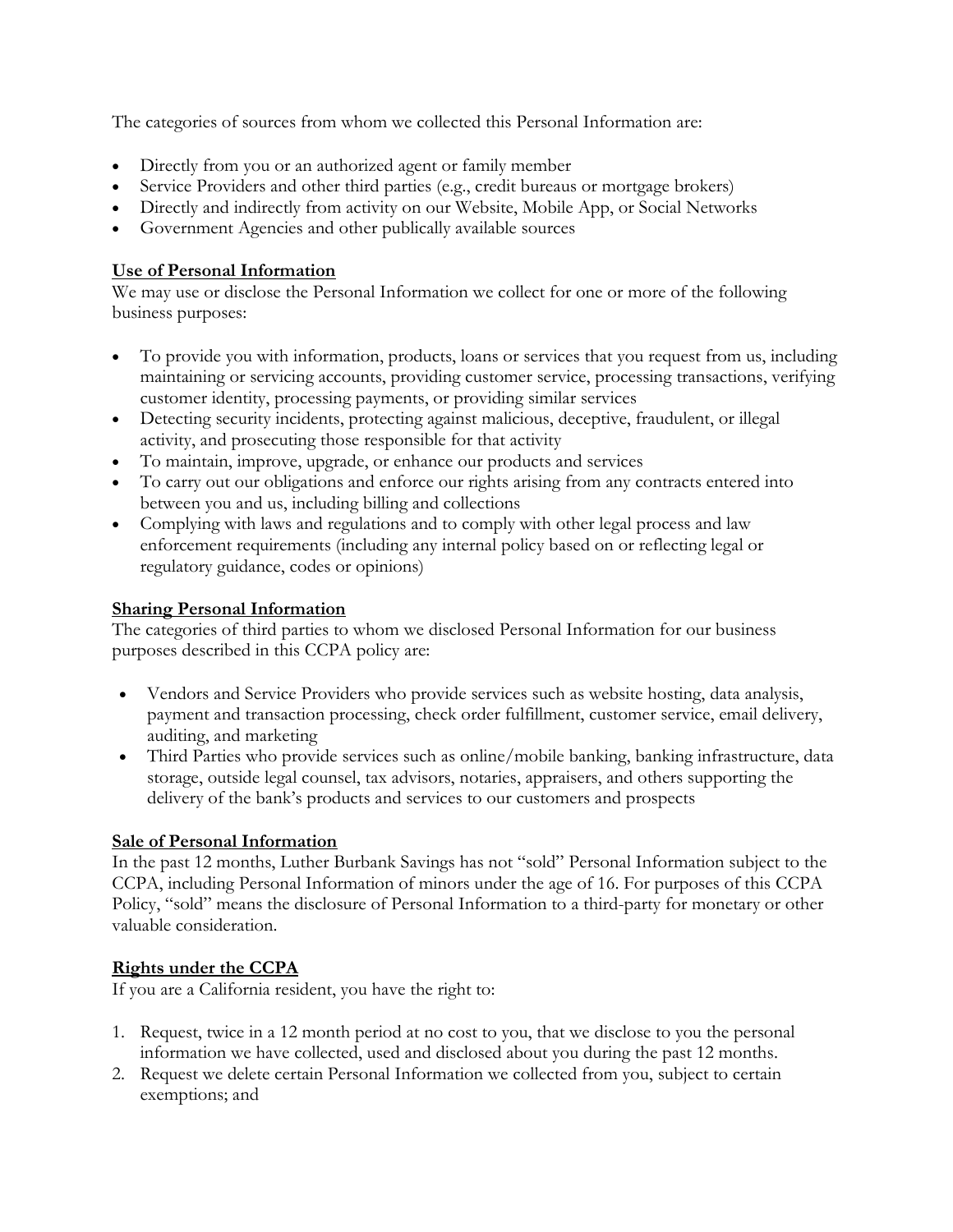3. If you choose to exercise any of your rights under the CCPA, you have the right to not receive discriminatory treatment by LBS.

## **How to Exercise Your Rights**

To exercise your rights, please submit a request to us by either:

- Completing a form online at: <https://www.lutherburbanksavings.com/banking-resources/privacy/ccpa/onetrust>
- Calling us at 844-269-1031

Once you have submitted a request, we will acknowledge receipt of your request and advise you how long we expect it will take to respond if we are able to verify your identity. Also, we may ask you to describe your request with sufficient detail that allows us to properly understand, evaluate, and respond to it. Only you or a person that you authorize to act on your behalf, may make a Verifiable Consumer Request, as defined in the CCPA, related to your Personal Information. You may also make a Verifiable Consumer Request on behalf of your minor child.

We cannot respond to your request or provide you with Personal Information if we cannot verify your identity or authority to make the request and confirm the Personal Information relates to you. Additionally, we will not honor your request where an exception applies, such as where the disclosure of Personal Information would adversely affect the rights and freedoms of another consumer or where the Personal Information that we maintain about you is not subject to the CCPA's access or deletion rights. We will advise you in our response if we are not able to honor your request. We will not provide social security numbers, driver's license numbers or government issued identification numbers, financial account numbers, account passwords or security questions and answers, or any specific pieces of information if the disclosure presents the possibility of unauthorized access that could result in identity theft or fraud or unreasonable risk to data or systems and network security.

Making a Verifiable Consumer Request does not require you to create an account with us. We will only use Personal Information provided in a verifiable consumer request to verify the requestor's identity or authority to make the request.

We commit to respond to a Verifiable Consumer Request within 45 days of its receipt. If we require more time (up to a total of 90 days), we will inform you of the reason and extension period in writing.

## **Authorized Agent**

If you are a California resident, you may authorize an agent to make an access or deletion request on your behalf. When a "Request to Know" or a "Request to Delete" is submitted by an authorized agent, Luther Burbank Savings will require the requestor to: (1) provide the authorized agent's written permission to do so; and (2) will require the requestor to verify their own identity directly with Luther Burbank Savings. In the event that Luther Burbank Savings is unable to verify the identity of the requestor or does not receive proof from the authorized agent that the requestor authorized the agent to act on the requestor's behalf, the request will be denied.